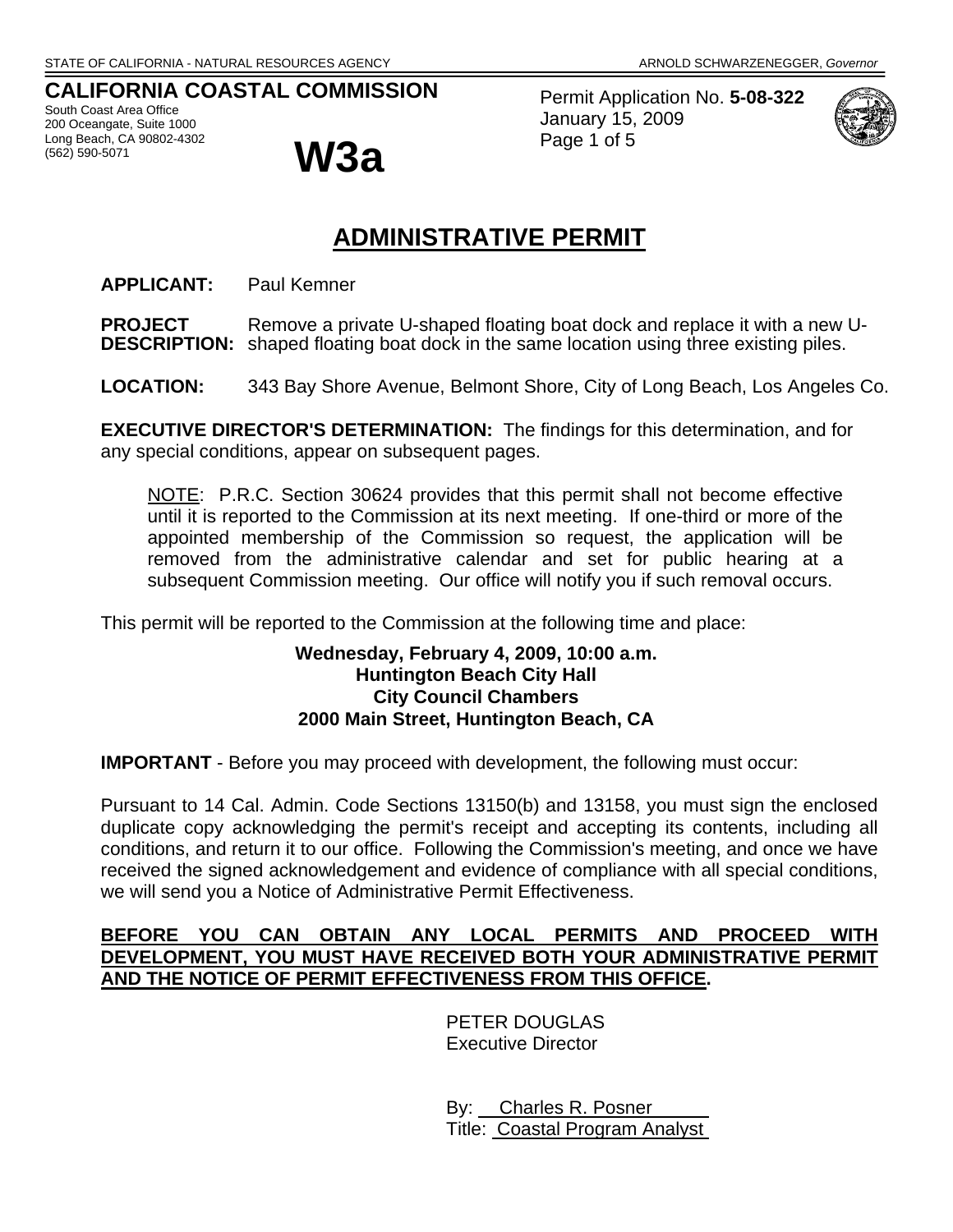### 5-08-322 Page 2 of 5

## **STANDARD CONDITIONS:**

- 1. Notice of Receipt and Acknowledgment. The permit is not valid and development shall not commence until a copy of the permit, signed by the permittee or authorized agent, acknowledging receipt of the permit and acceptance of the terms and conditions, is returned to the Commission office.
- 2. Expiration. If development has not commenced, the permit will expire two years from the date this permit is reported to the Commission. Development shall be pursued in a diligent manner and completed in a reasonable period of time. Application for extension of the permit must be made prior to the expiration date.
- 3. Interpretation. Any questions of intent or interpretation of any term or condition will be resolved by the Executive Director or the Commission.
- 4. Assignment. The permit may be assigned to any qualified person, provided assignee files with the Commission an affidavit accepting all terms and conditions of the permit.
- 5. Terms and Conditions Run with the Land. These terms and conditions shall be perpetual, and it is the intention of the Commission and the permittee to bind all future owners and possessors of the subject property to the terms and conditions.

### **SPECIAL CONDITIONS:** See Page Four.

### **EXECUTIVE DIRECTOR'S DETERMINATION (continued):**

The Executive Director hereby determines that the proposed development is a category of development which, pursuant to PRC Section 30624, qualifies for approval by the Executive Director through the issuance of an Administrative Permit. Subject to Standard and Special Conditions as attached, said development is in conformity with the provisions of Chapter 3 of the Coastal Act of 1976 and will not have any significant impacts on the environment within the meaning of the California Environmental Quality Act. If located between the nearest public road and the sea, this development is in conformity with the public access and public recreation policies of Chapter 3.

### **FINDINGS FOR EXECUTIVE DIRECTOR'S DETERMINATION:**

### **A. Project Description**

The proposed project involves the replacement of a private residential boat dock in Alamitos Bay at Belmont Shore in southeast Long Beach (See Exhibits). The existing U-shaped dock float will be removed and replaced with a new U-shaped dock in the same location (Exhibit #5). The new dock will be secured in place using the three existing piles which will remain in place. No new piles are proposed or permitted. The existing pier and gangway that connect the dock to the vertical seawall on the shore will not be altered (Exhibit #4).

The proposed project is in Alamitos Bay, situated between the bay's vertical seawall and the City Pierhead Line (Exhibit #4). The proposed dock is associated with an adjacent singlefamily residence and is for boating recreation purposes. The proposed project will not interfere with the public accessway and parkway that exists immediately inland of the seawall in this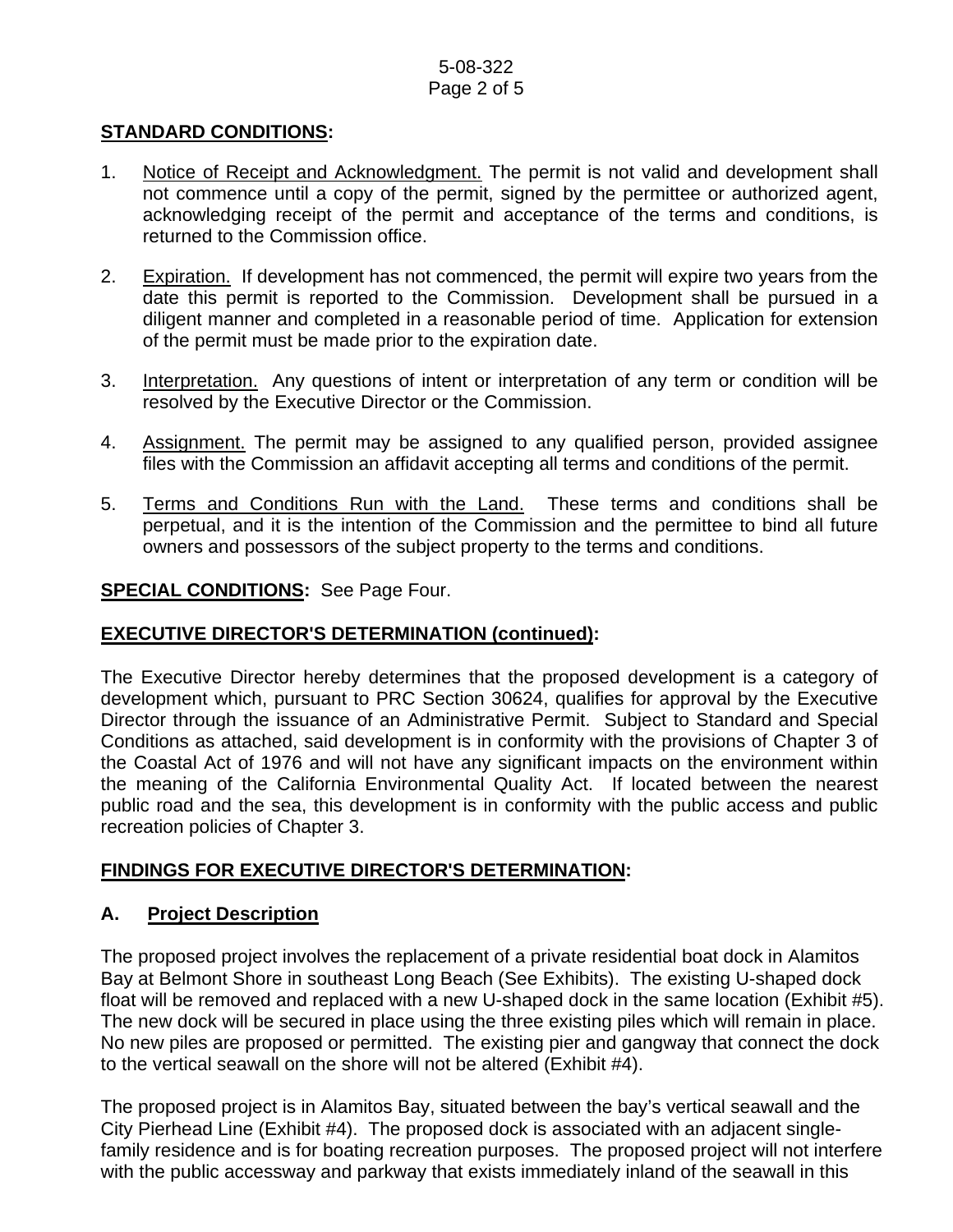location. Eelgrass beds will not be disturbed by the proposed project as no disturbance of the bay bottom is proposed or permitted. The proposed project has received an "Approval in Concept" stamp from the City of Long Beach Planning Department and the City of Long Beach Marine Bureau. The applicant has received a preliminary approval from the U.S. Army Corps of Engineers (Project No. SPL-2008-01206-PHT).

# **B. Recreational Marine Resources**

The proposed recreational boat dock development and its associated structures do not result in the fill of coastal waters and are an allowable and encouraged marine related use. The proposed dock work will not have any significant adverse effect on sensitive marine resources, such as eelgrass. Therefore, the Executive Director determines that the proposed development, which is to be used solely for recreational boating purposes, conforms with Section 30224 of the Coastal Act.

# **C. Water Quality**

The proposed dock work will be occurring on or within coastal waters. The storage or placement of construction material, debris, or waste in a location where it could be discharged into coastal waters would result in an adverse effect on the marine environment. To reduce the potential for construction related impacts on water quality, the Commission imposes special conditions requiring, but not limited to, the appropriate storage and handling of construction equipment and materials to minimize the potential of pollutants to enter coastal waters and for the use of on-going best management practices following construction. As conditioned, the Commission finds that the development conforms with Sections 30230 and 30231 of the Coastal Act.

# **D. Public Access**

As conditioned, the proposed development will not have any new adverse impact on public access to the coast or to nearby recreational facilities. Thus, as conditioned, the proposed development conforms with Sections 30210 through 30214, Sections 30220 through 30224, and 30252 of the Coastal Act.

# **E. Local Coastal Program**

A coastal development permit is required from the Commission for the proposed development because it is located within the Commission's area of original jurisdiction. The Commission's standard of review for the proposed development is the Chapter 3 policies of the Coastal Act. The City of Long Beach certified LCP is advisory in nature and may provide guidance. The Commission certified the City of Long Beach LCP on July 22, 1980. As conditioned, the proposed development is consistent with Chapter 3 of the Coastal Act and with the certified LCP for the area.

# **F. California Environmental Quality Act (CEQA)**

As conditioned, there are no feasible alternatives or feasible mitigation measures available which would substantially lessen any significant adverse effect which the activity may have on the environment. Therefore, the Commission finds that the proposed project, as conditioned to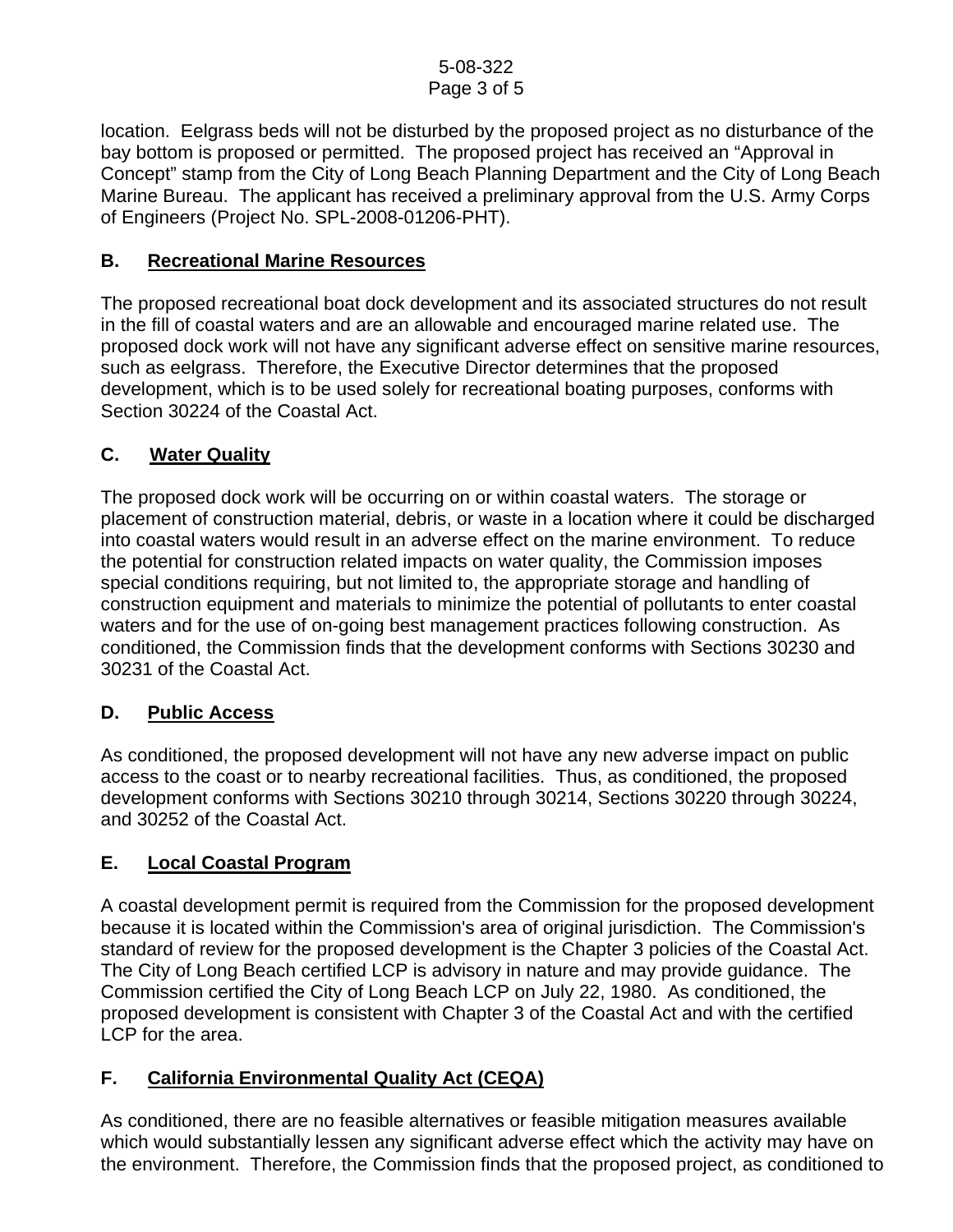# 5-08-322

Page 4 of 5

mitigate the identified impacts, is the least environmentally damaging feasible alternative and can be found consistent with the requirements of the Coastal Act to conform to CEQA.

# **SPECIAL CONDITIONS:**

### **1. Permit Compliance**

 The permitted use of the approved development is for boating related uses only. All development must occur in strict compliance with the proposal as set forth in the application for permit, subject to any special conditions. Any deviation from the approved plans must be submitted for review by the Executive Director to determine whether an amendment to this coastal development permit is required.

## **2. Construction Responsibilities and Debris Removal**

- a) No construction materials, equipment, debris, or waste will be placed or stored where it may be subject to wave, wind, or rain erosion and dispersion.
- b) Any and all construction material shall be removed from the site within ten days of completion of construction and disposed of at an appropriate location.
- c) Machinery or construction materials not essential for project improvements are prohibited at all times in the subtidal or intertidal zones.
- d) If turbid conditions are generated during construction, a silt curtain will be utilized to control turbidity.
- e) Eelgrass shall not be disturbed.
- f) Floating booms will be used to contain debris discharged into coastal waters and any debris discharged will be removed as soon as possible but no later than the end of each day.
- g) Divers will recover non-buoyant debris discharged into coastal waters as soon as possible after loss.
- h) At the end of the construction period, the permittee shall inspect the project area and ensure that no debris, trash or construction material has been left on the shore or in the water, and that the project has not created any hazard to navigation.

# **3. Best Management Practices (BMP) Program**

By acceptance of this permit, the applicant agrees that the long-term water-borne berthing of boat(s) in the approved dock and/or boat slip will be managed in a manner that protects water quality pursuant to the implementation of the following BMPs:

- a) Boat Cleaning and Maintenance Measures:
	- 1. In-water top-side and bottom-side boat cleaning shall minimize the discharge of soaps, paints and debris.
	- 2. In-the-water hull scraping or any process that occurs under water that results in the removal of paint from boat hulls is prohibited. Only detergents and cleaning components that are designated by the manufacturer as phosphate-free and biodegradable shall be used, and only minimal amounts shall be used.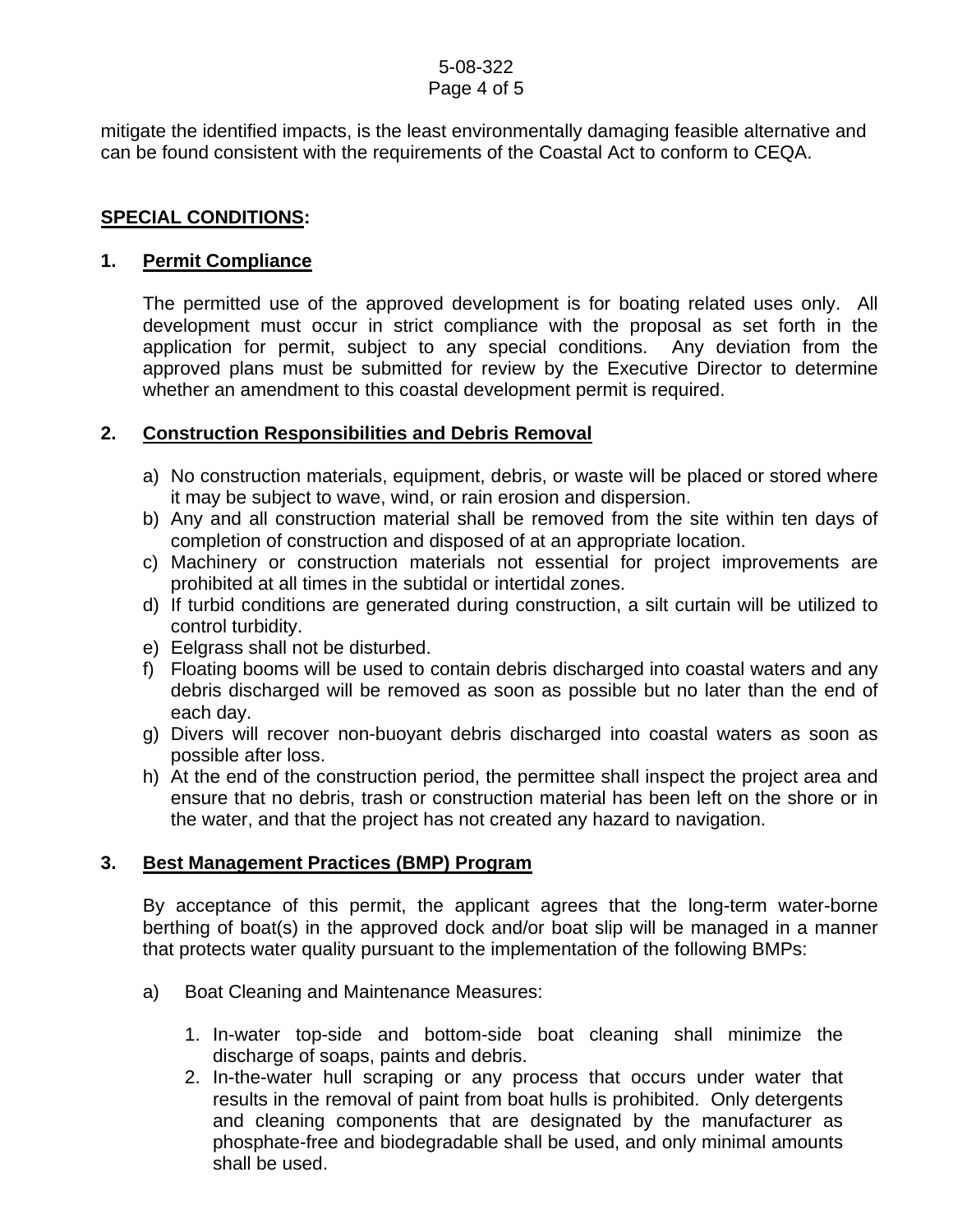#### 5-08-322 Page 5 of 5

- 3. The applicant shall minimize the use of detergents and boat cleaning and maintenance products containing ammonia, sodium hypochlorite, chlorinated solvents, petroleum distillates or lye.
- b) Solid and Liquid Waste Management Measures:

All trash, recyclables, and hazardous wastes or potential water contaminants, including old gasoline or gasoline with water, absorbent materials, oily rags, lead acid batteries, anti-freeze, waste diesel, kerosene and mineral spirits shall be disposed of in a proper manner and shall not at any time be disposed of in the water or gutter.

c) Petroleum Control Management Measures:

Oil absorbent materials should be examined at least once a year and replaced as necessary. The applicant shall recycle the materials, if possible, or dispose of them in accordance with hazardous waste disposal regulations. The boaters are encouraged to regularly inspect and maintain engines, seals, gaskets, lines and hoses in order to prevent oil and fuel spills. Boaters are also encouraged to use preventive engine maintenance, oil absorbents, bilge pump-out services, or steam cleaning services as much as possible to clean oily bilge areas. Clean and maintain bilges. Do not use detergents while cleaning. The use of soaps that can be discharged by bilge pumps is discouraged.

### **4. Public Access along the Waterway**

The proposed project shall not interfere with public access and use of the public walkway that runs along Alamitos Bay.

# **ACKNOWLEDGMENT OF PERMIT RECEIPT/ACCEPTANCE OF CONTENTS:**

I/We acknowledge that I/we have received a copy of this permit and have accepted its contents including all conditions.

\_\_\_\_\_\_\_\_\_\_\_\_\_\_\_\_\_\_\_\_\_\_\_\_\_\_\_\_ \_\_\_\_\_\_\_\_\_\_\_\_\_\_\_\_\_\_\_\_\_\_ Applicant's Signature Date of Signing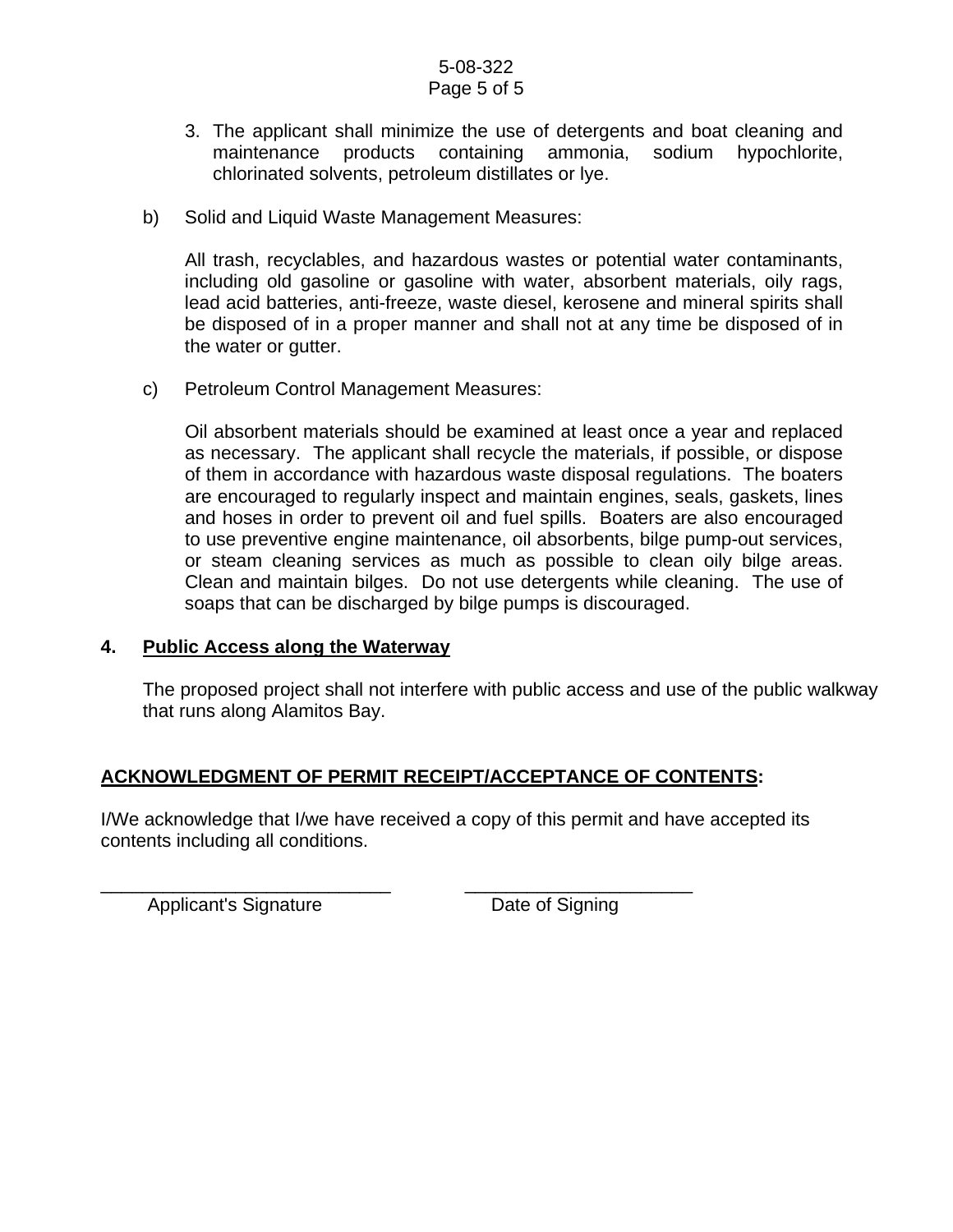# **City of Long Beach**

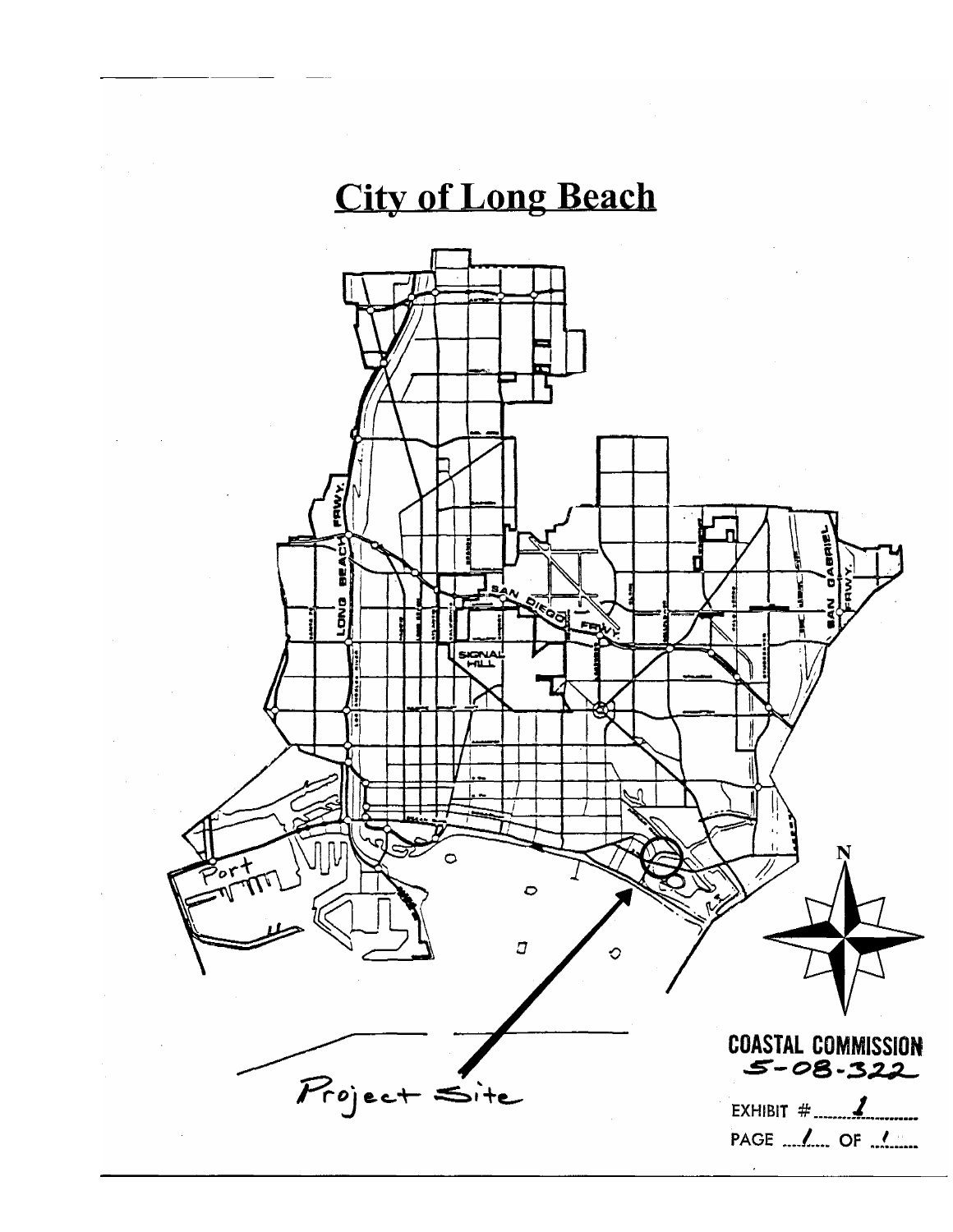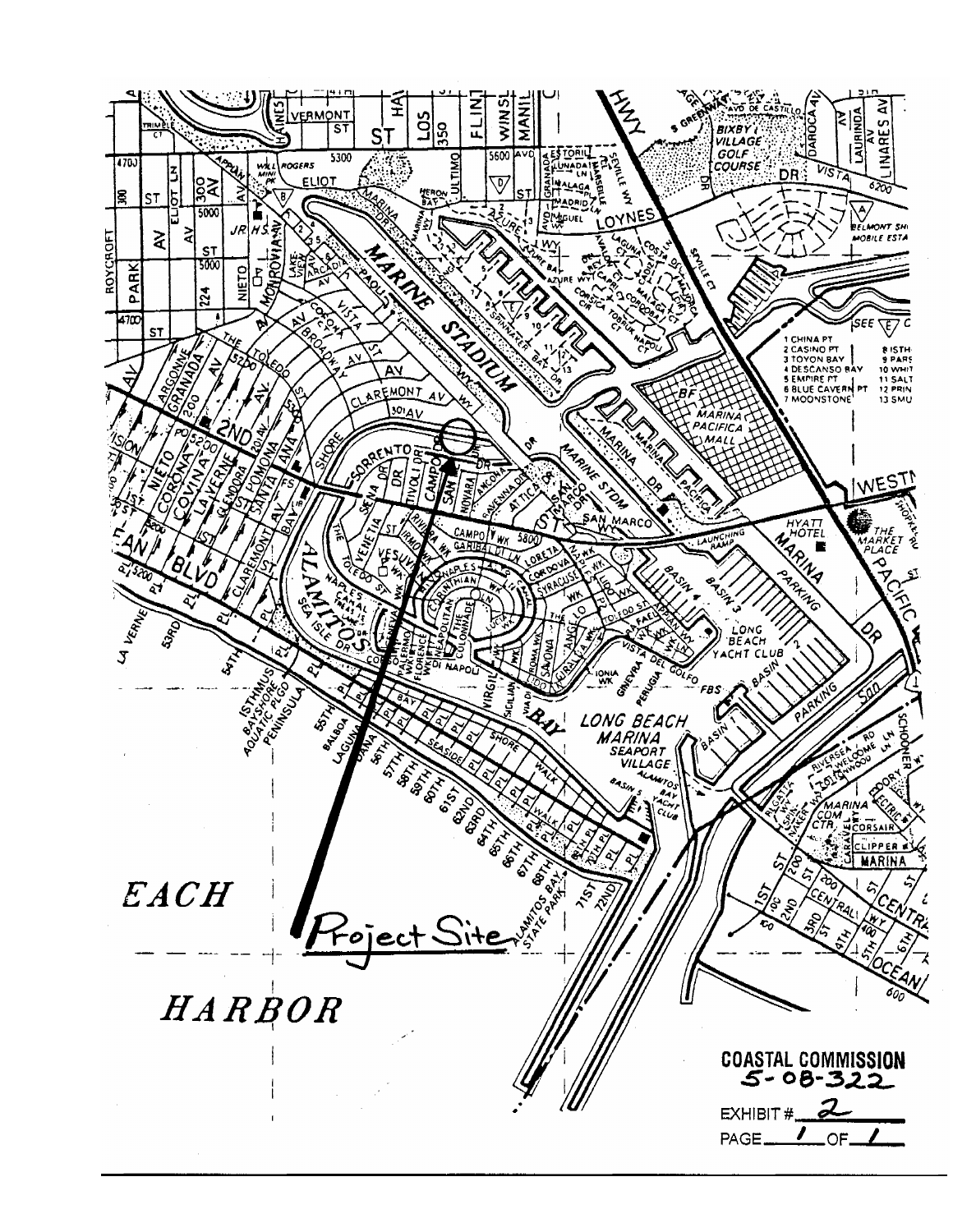![](_page_7_Picture_0.jpeg)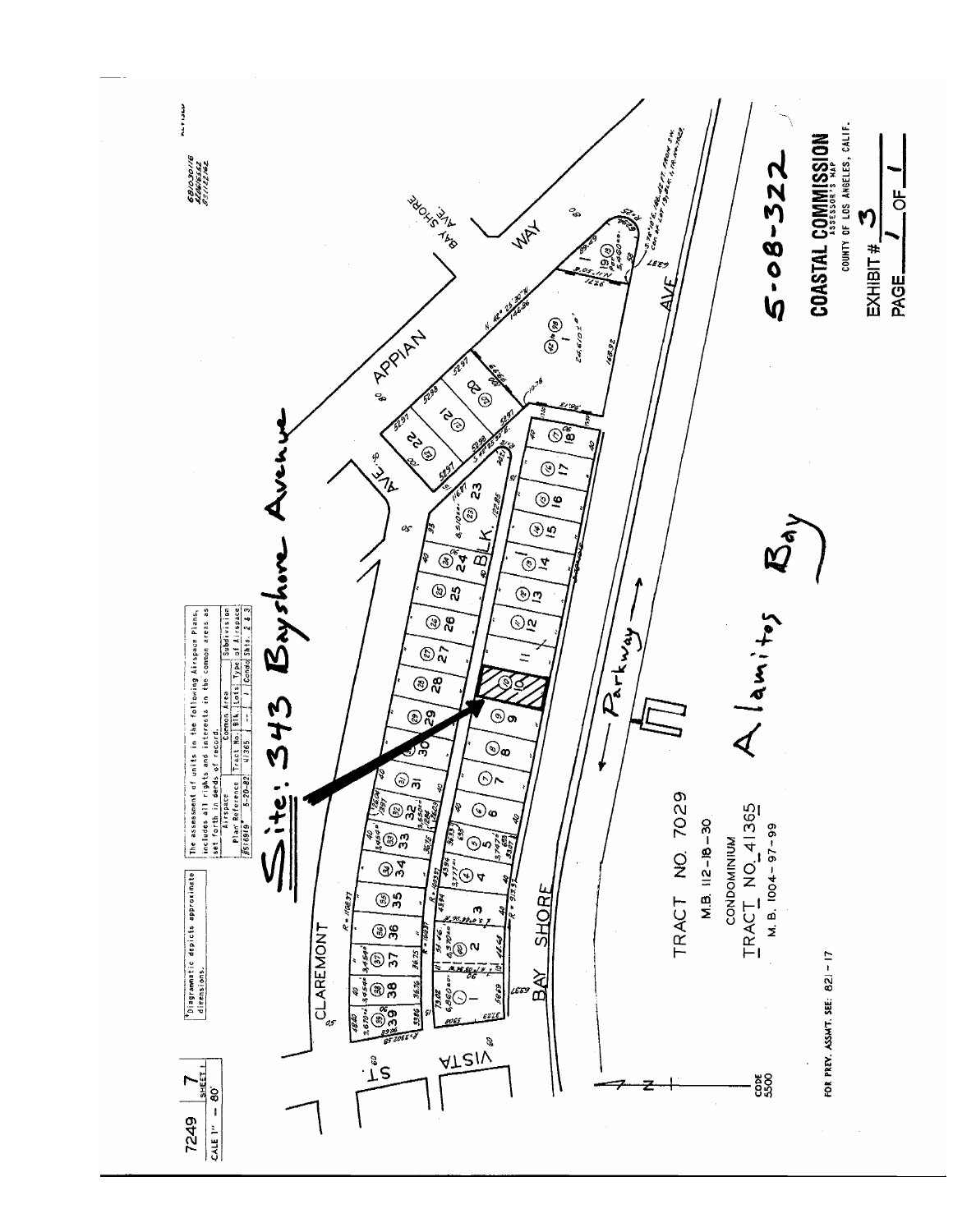![](_page_8_Figure_0.jpeg)